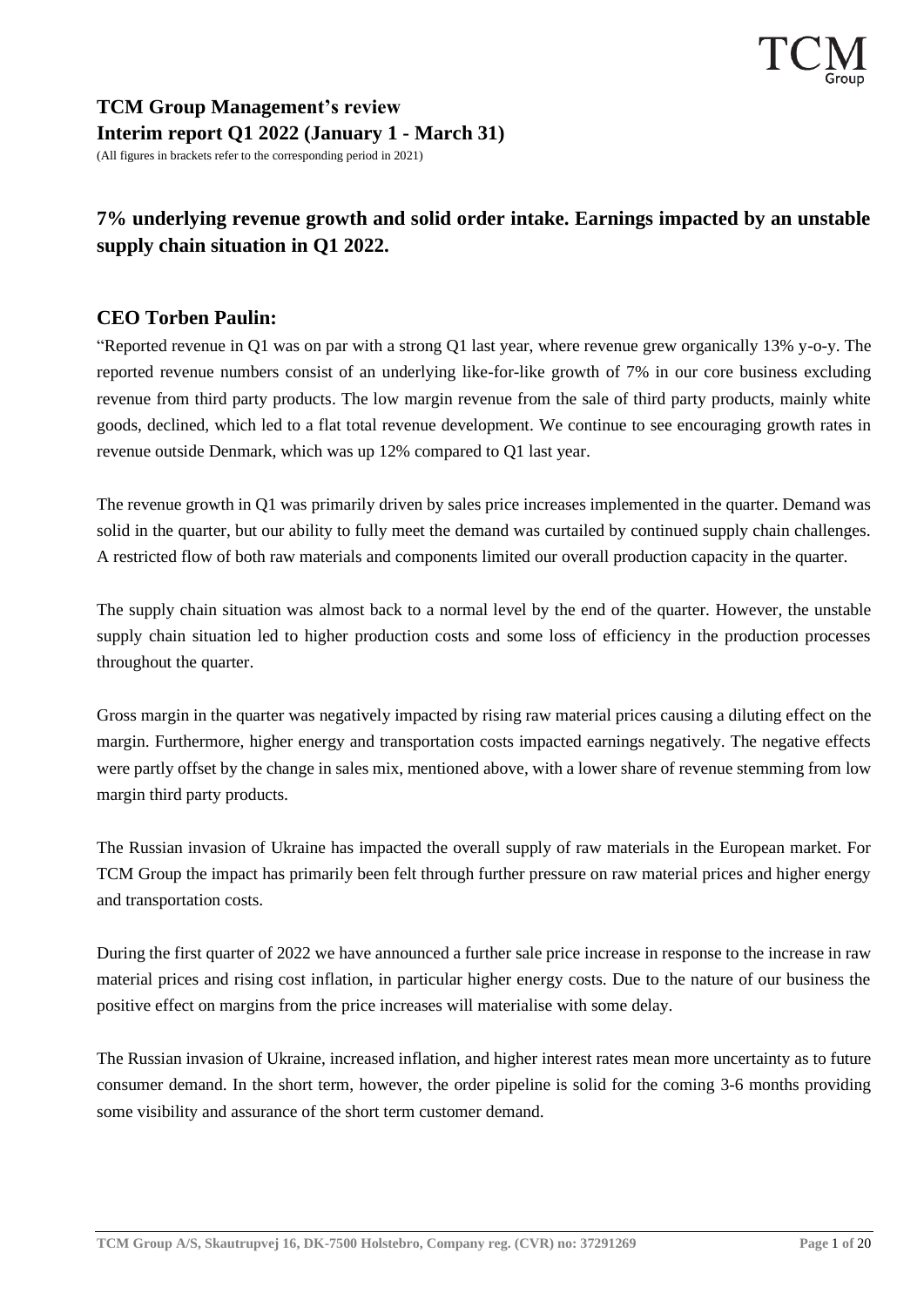We are constantly monitoring the development in customer behaviour and demand, and we have prepared a number of initiatives which can swiftly be put into action to mitigate a slump in demand if necessary. It is worth noting that a very substantial part of our cost base consists of variable costs, and we therefore have a very flexible setup and can quickly adjust our cost base according to demand thereby protecting our margin and profitability.

We reiterate our financial outlook: a full year revenue guidance in the range DKK 1,150-1,225 million, corresponding to organic growth of 4-11%, and an adjusted EBIT in the range DKK 140-170 million."

### **Financial highlights Q1**

- Revenue DKK 281.4 million (DKK 281.1 million) corresponding to a revenue growth of 0.1%. Organic like-for-like growth was 7% excluding revenue from third party products (core business).
- Adjusted EBITDA DKK 30.3 million (DKK 37.6 million). Adjusted EBITDA margin was 10.8% (13.4%).
- Adjusted EBIT down DKK 6.9 million to DKK 26.0 million (DKK 33.0 million). Adjusted EBIT margin was 9.3% (11.7%).
- Non-recurring items had a total negative impact of DKK 5.4 million (DKK 1.3 million). Non-recurring items included costs related to related supply chain disruptions and Covid-19 precautions.
- EBIT down DKK 11.0 million to DKK 20.6 million (DKK 31.6 million), corresponding to an EBIT margin of 7.3% (11.3%).
- Net profit down DKK 9.1 million to DKK 15.6 million (DKK 24.7 million).
- Free cash flow was DKK -32.9 million (DKK -24.6 million).
- Cash conversion ratio was 60.5% (83.4%).
- Full-year guidance for the financial year 2022 is revenue in the range DKK 1,150-1,225 million, and adjusted EBIT in the range DKK 140-170 million.

#### **Contact**

For further information, please contact: CEO Torben Paulin +45 21210464 CFO Mogens Elbrønd Pedersen +45 97435200 IR Contact - ir@tcmgroup.dk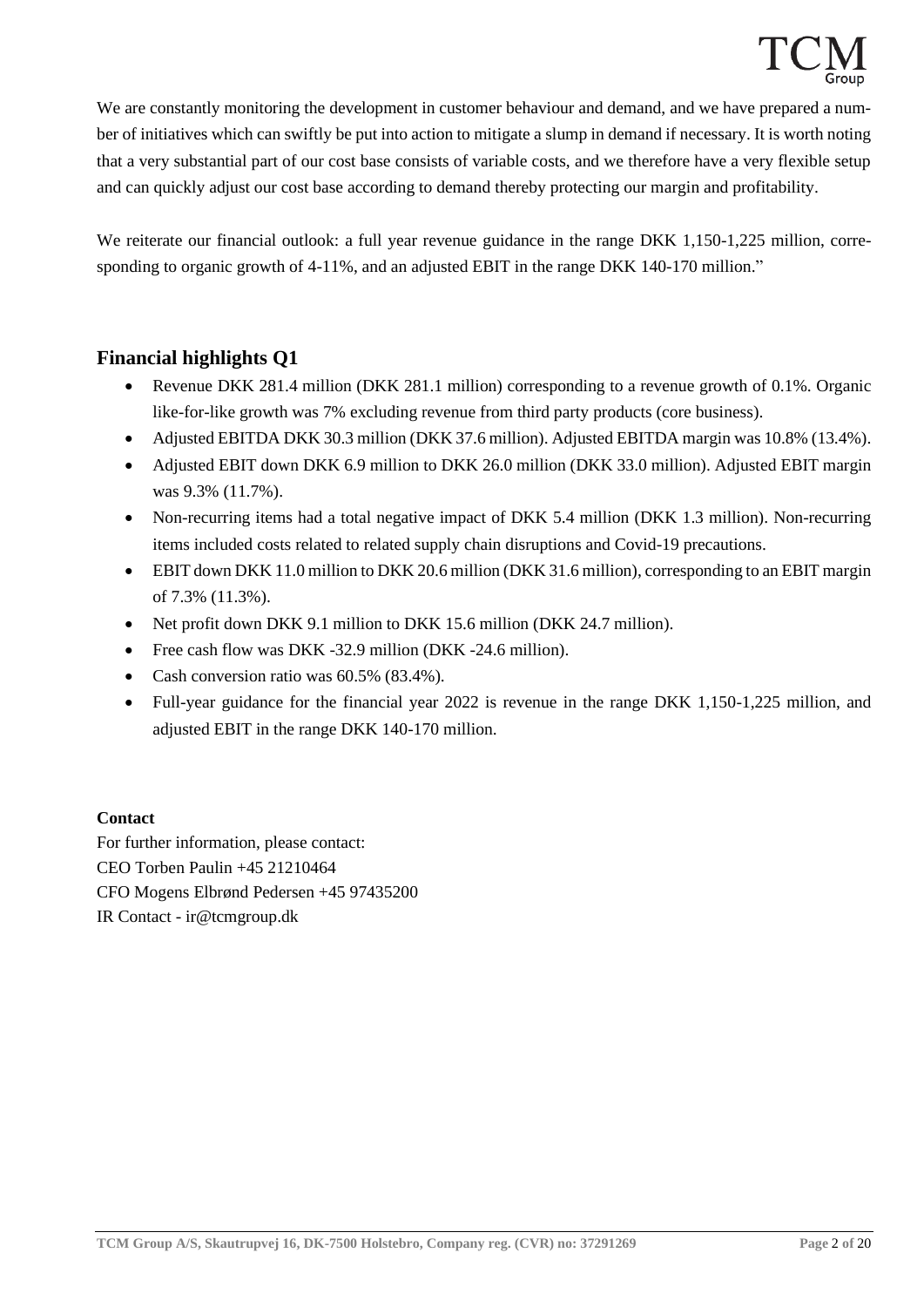

# **Key figures and ratios**

| <b>DKK</b> million                                                         | Q1 2022    | Q1 2021    | FY 2021   |
|----------------------------------------------------------------------------|------------|------------|-----------|
| <b>Income statement</b>                                                    |            |            |           |
| <b>Revenue</b>                                                             | 281.4      | 281.1      | 1,108.3   |
| Gross profit                                                               | 60.0       | 66.0       | 254.6     |
| Earnings before interest, tax, depreciation and amortisa-<br>tion (EBITDA) | 24.8       | 36.3       | 155.4     |
| <b>Adjusted EBITDA</b>                                                     | 30.3       | 37.6       | 154.7     |
| Earnings before interest, tax and amortisation (EBITA)                     | 20.6       | 32.9       | 139.7     |
| <b>Adjusted EBIT</b>                                                       | 26.0       | 33.0       | 137.8     |
| <b>Operating profit (EBIT)</b>                                             | 20.6       | 31.6       | 138.4     |
| Financial items                                                            | (0.7)      | (0.3)      | (3.3)     |
| Profit before tax                                                          | 20.9       | 31.4       | 135.7     |
| Net profit for the period                                                  | 16.6       | 24.7       | 110.7     |
| <b>Balance sheet</b>                                                       |            |            |           |
| Total assets                                                               | 971.5      | 944.6      | 907.3     |
| Net working capital (NWC)                                                  | (37.6)     | (68.9)     | (81.6)    |
| Net interest-bearing debt (NIBD)                                           | 277.8      | (14.1)     | 199.5     |
| Equity                                                                     | 423.0      | 597.8      | 419.7     |
| <b>Cash Flow</b>                                                           |            |            |           |
| Free cash flow excl. acquisitions of operations                            | (32.9)     | (24.6)     | 44.5      |
| Cash conversion, %                                                         | 60.5%      | 83.4%      | 58.3%     |
| <b>Growth ratios</b>                                                       |            |            |           |
| Revenue growth, %                                                          | 0.1%       | 10.6%      | 8.2%      |
| Gross profit growth, %                                                     | $(9.2\%)$  | 1.1%       | $(6.7\%)$ |
| Adjusted EBIT growth, %                                                    | $(21.0\%)$ | 11.0%      | $(1.4\%)$ |
| EBIT growth, %                                                             | $(34.9\%)$ | 6.6%       | 2.8%      |
| Net profit growth, %                                                       | (32.7%)    | 9.3%       | 8.3%      |
| <b>Margins</b>                                                             |            |            |           |
| Gross margin, %                                                            | 21.3%      | 23.5%      | 23.0%     |
| Adjusted EBITDA margin, %                                                  | 10.8%      | 13.4%      | 14.0%     |
| Adjusted EBIT margin, %                                                    | 9.3%       | 11.7%      | 12.4%     |
| EBIT margin, %                                                             | 7.3%       | 11.3%      | 12.5%     |
| <b>Other ratios</b>                                                        |            |            |           |
| Solvency ratio, %                                                          | 43.5%      | 63.3%      | 46.3%     |
| Leverage ratio                                                             | 1.89       | (0.09)     | 1.33      |
| NWC ratio, %                                                               | $(3.4\%)$  | $(6.6\%)$  | $(7.4\%)$ |
| Capex ratio excl. acquisitions, %                                          | 1.9%       | 2.8%       | 2.6%      |
| <b>Share information</b>                                                   |            |            |           |
| Number of outstanding shares                                               | 9,067,294  | 10,000,000 | 9,174,073 |
| Weighted average number of outstanding shares                              | 9,097,924  | 10,000,000 | 9,584,933 |
| Number of treasury shares                                                  | 932,706    | $\theta$   | 825,927   |
| Earnings per share before dilution, DKK                                    | 1.83       | 2.47       | 11.55     |
| Earnings per share after dilution, DKK                                     | 1.83       | 2.47       | 11.54     |

Reference is made to the consolidated financial statements for 2020 prepared in accordance with IFRS for definitions of key figures and ratios.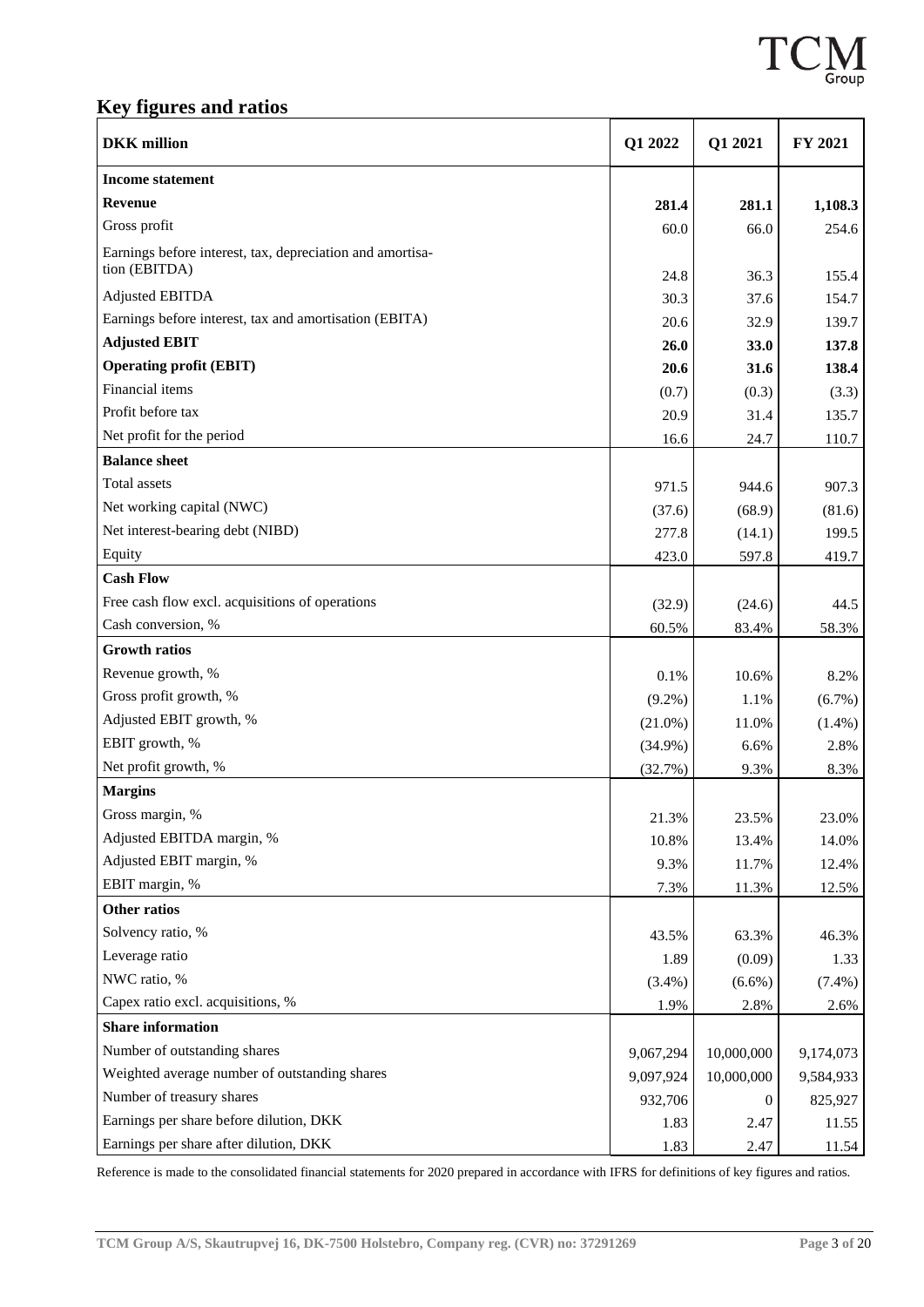# **Business review**

In Q1 2022 revenue increased by 0.1% to DKK 281.4 million (DKK 281.1 million). The organic like-for-like growth excluding third party revenue (core business) was 7% in the quarter. The organic revenue growth was offset by a decline in revenue from third party products and the technical impact from the merge of the e-commerce activities in kitchn.dk and Celebert.

TCM Group's primary market is Denmark which contributed with 90% of Group revenue in Q1 2022. Customer demand in the Danish kitchen market remained solid in the quarter. For TCM Group, revenue in Denmark was down 1.1% (organic like-for-like growth excluding third party revenue (core business) was  $+7\%$ ) driven by growth within our DIY segment (Nettoline and e-commerce) and within Svane Køkkenet.

Revenue outside Denmark increased by 12.4% compared to Q1 2021. The growth was driven by increased sales to the Norwegian market, both organic growth and growth from new stores.

Gross margin decreased from 23.5% in Q1 2021 to 21.3% in Q1 2022. The merge of the e-commerce activities in kitchn.dk and Celebert had a technical negative impact on gross margin of in total 1.0%-point in the quarter. Furthermore, the gross margin was negatively affected by increased energy and logistic costs, and a lower margin following the significantly increased raw material prices, which, despite being mitigated by price increases, had a diluting impact on gross margin in the quarter. This was partly offset by the positive impact from the sales mix with increased sales in the core business, while sales of third party products, with a structurally lower margin, fell.

At the end of Q1 2022, the total number of branded stores was 94 (91). In Q1 2022, a new Nettoline store opened in Næstved. Furthermore, new Svane Køkkenet stores will open during Q2 and Q3 in Fredrikstad, Arendal, and Oslo in Norway, and in addition a new store in Copenhagen. Furthermore, a new Tvis Køkken store is expected to open in Slagelse during Q3 2022.

In line with our ESG strategy TCM Group continuously work with improving our products and the impact they have on the indoor environment. To validate our products and their impact in on the indoor environment we use external certification bodies. In Q1 2022 TCM Group added 13 product lines to the portfolio of indoor climate certified products.

Wood is the primary material category of input to our production hence it is of utmost importance to us to only use wood from certified responsible sources. In addition to using a high level of recycled material. TCM Group have been partially FSC® certified since 2010, and during Q1 2022 we expanded our scope of certification to cover our entire product portfolio.

Total number of employees at the end of Q1 2022 was 496 (498).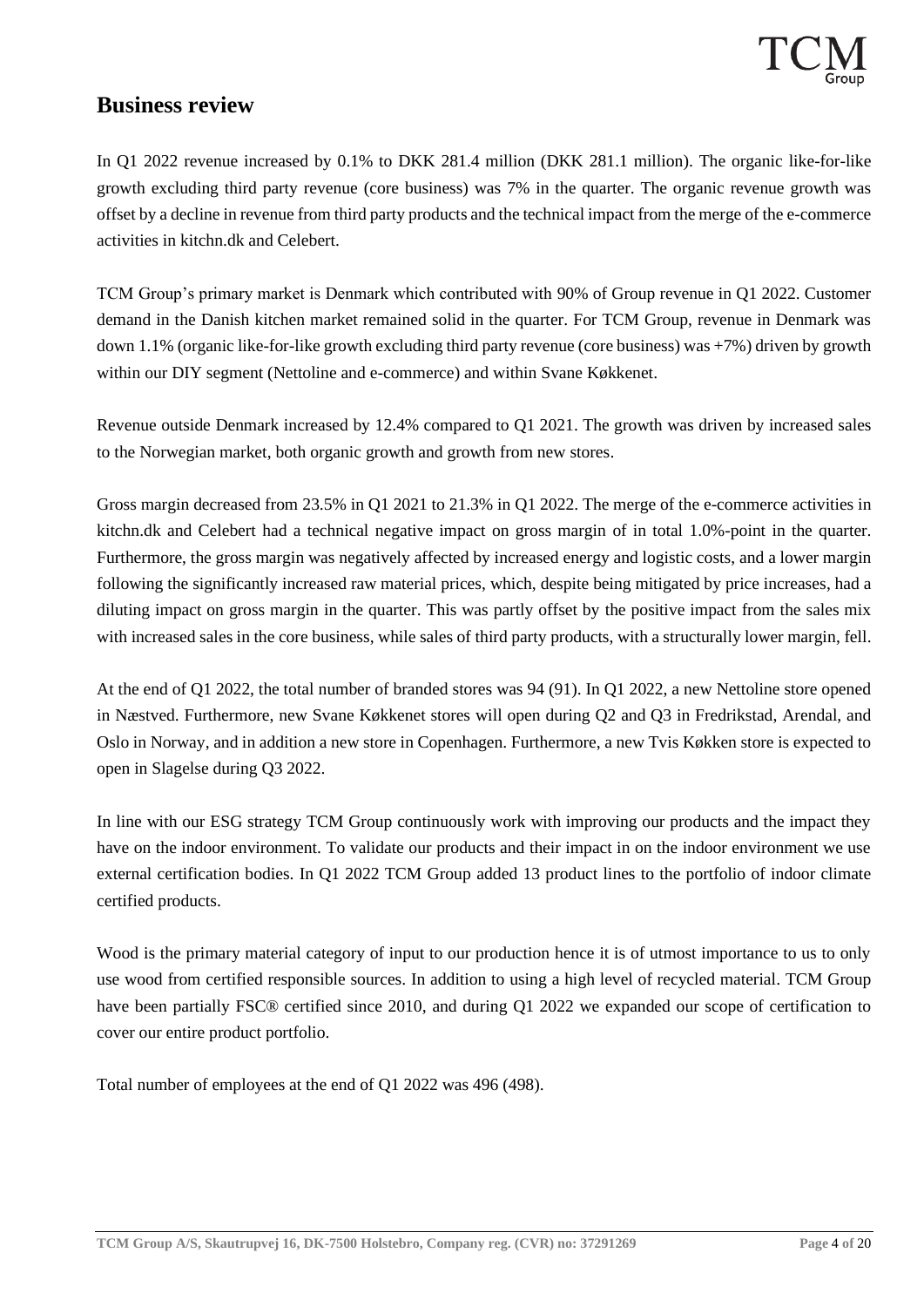### **Events after the reporting period**

The annual general meeting was held on 5 April 2022. The annual general meeting approved the proposed dividend distribution of DKK 6 per share, in total DKK 54 million with no dividend distributed for TCM Group's treasury shares. Furthermore, it was approved to autorize the Board of Directors to distribute an extraordinary dividend up to a maximum of DKK 75,000,000 in total in the calendar year 2022.

Jan Amtoft was appointed as new board member at the annual general meeting. Jan Amtoft is CIO in Rockwool A/S. He brings to the Board of Directors experience within digitalisation and automation in production. The Board of Directiors herafter consists of six independent board members, all elected by the annual general meeting.

It was approved to reduce the share capital of TCM Group A/S by DKK 85,770.6 from DKK 1,000,000 to DKK 914,229.4 by allocation of a special reserve. The capital reduction was carried out through annulment of the company's holding of treasury shares. Following the capital reduction the company's holding of treasury shares totals DKK 7,500.

Besides from the above, no events of importance to the consolidated interim financial statements have occurred after the reporting period.

### **Financial outlook**

We reiterate our financial outlook: a full-year revenue for 2022 in the range of DKK 1,150-1,225 million and an adjusted EBIT outlook in the range of DKK 140-170 million.

### **Forward looking statements**

This interim report contains statements relating to the future, including statements regarding TCM Group's future operating results, financial position, cash flows, business strategy and plans for the future. The statements are based on management's reasonable expectations and forecasts at the time of the disclosure of the report. Any such statements are subject to risks and uncertainties, and a number of different factors, many of which are beyond TCM Group's control, could mean that actual performance and actual results will differ significantly from the expectations expressed in this interim report. Without being exhaustive, such factors include general economic and commercial factors, including market and competitive matters, supplier issues and financial issues.

### **Significant risks in the Group**

TCM Group is exposed to strategic, operating and financial risks, which are described in the management review and note 2 of the 2021 Annual Report prepared in accordance with IFRS. The Russian invasion of Ukraine has impacted the overall supply of raw materials in the European market. For TCM Group the impact has primarily been felt through the further pressure on raw material prices and higher energy and transportation costs. There is a possible risk of this leading to significant cost inflation and challenges with raw material availability, both of which can impact TCM Group's financial results negatively.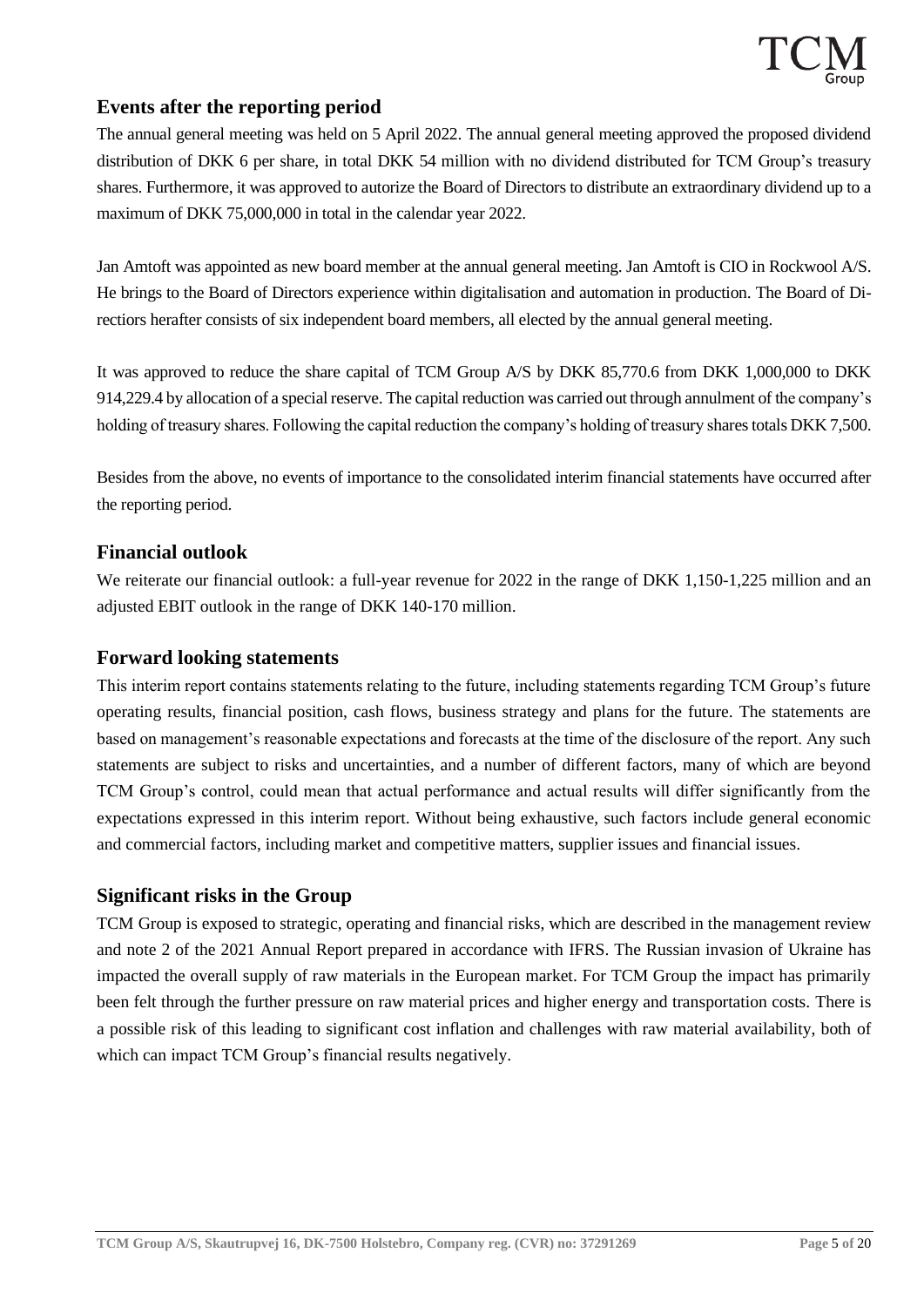# **Financial review**

### **Revenue**

In Q1 2022 revenue grew by 0.1% to DKK 281.4 million (DKK 281.1 million).

Revenue in Denmark in Q1 2022 was DKK 252.4 million (DKK 255.3 million) corresponding to a decrease of 1.1%. The organic like-for-like growth excluding third party revenue (core business) was 7% in the quarter, offset by lower revenue from third party products and the technical impact from the merge of the e-commerce activities in kitchn.dk and Celebert. Revenue in other countries in Q1 2022 was up 12.4% to DKK 29.0 million (DKK 25.8 million).

#### **Gross profit**

Gross profit in Q1 2022 was DKK 60.0 million (DKK 66.0 million), corresponding to a gross margin of 21.3% (23.5%). The merge of the e-commerce activities in kitchn.dk and Celebert had a technical negative impact on gross margin of 1.0%-point in the quarter. Furthermore, the gross margin was negatively affected by increased energy and logistic costs, and lower margin following the significantly increased raw material prices, which, despite being mitigated by price increases, had a diluting impact on gross margin in the quarter. This was partly offset by the positive impact from the sales mix with increased sales in the core business, while sales of third party products, with a structurally lower margin, fell.

#### **Operating expenses**

Operating expenses in Q1 2022 were DKK 33.9 million (DKK 33.1 million). Operating expenses represented 12.1% of revenue in Q1 2022 (11.8%). The increase in operating expenses was primarily due to higher sales and marketing expenses, partly off-set by a decline due to the merge of the e-commerce activities in kitchn.dk and Celebert.

#### **Adjusted EBITDA**

Adjusted EBITDA in Q1 2022 was DKK 30.3 million (DKK 37.6 million), corresponding to an adjusted EBITDA margin of 10.8% (13.4%).

#### **Adjusted EBIT**

Adjusted EBIT in Q1 2022 was DKK 26.0 million (DKK 33.0 million), corresponding to an adjusted EBIT margin of 9.3% (11.7%). The Celebert/kitchn.dk transaction in Q3 2021 has a negative impact on adjusted EBIT when compared to historic data, since the profit from the activities in kitchn.dk previously included in EBIT is now presented as profit in associated companies and thereby not included in EBIT. The full year technical impact from this is a lower single digit DKK million figure.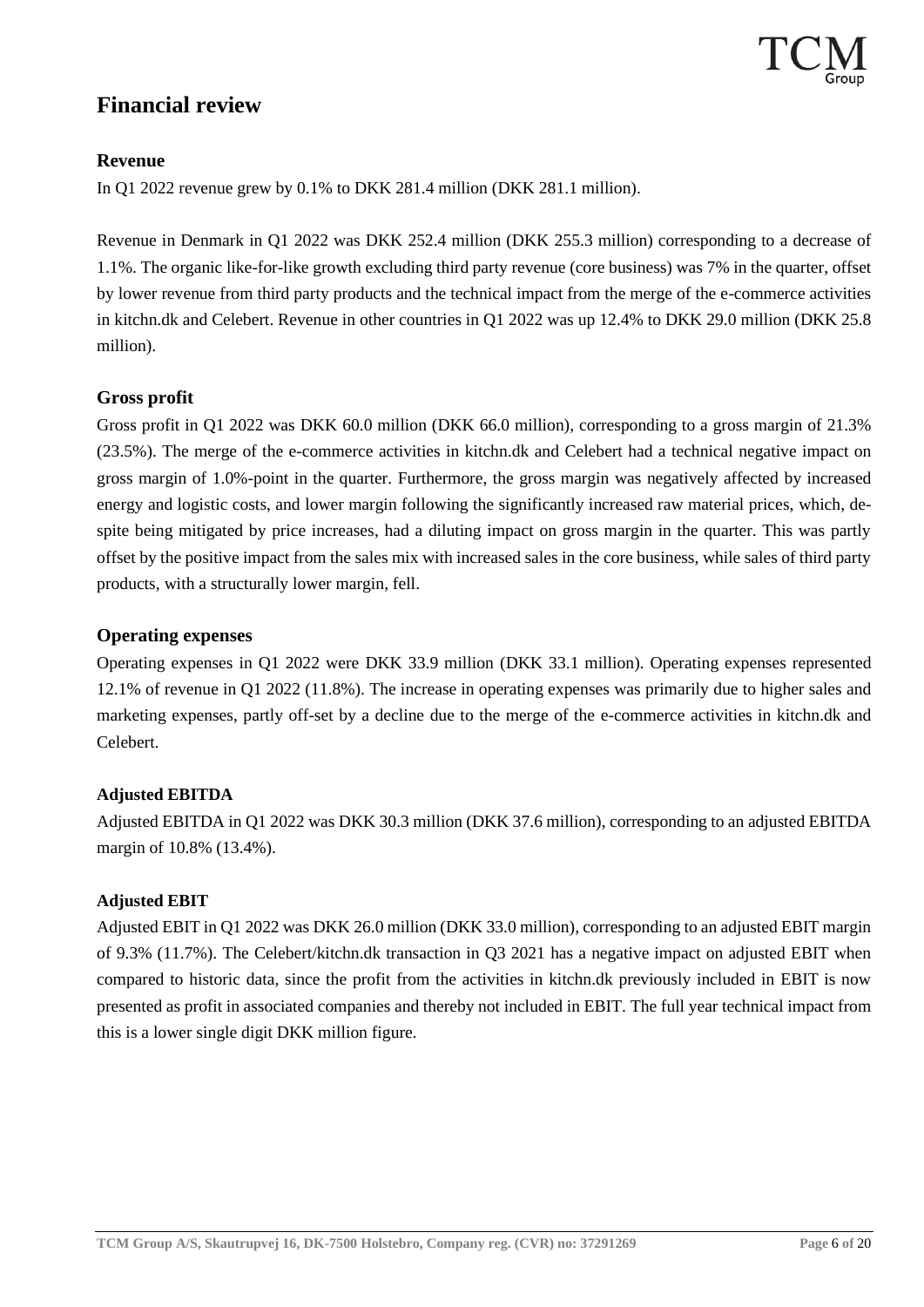#### **Non-recurring items**

TCM Group presents non-recurring items separately to ensure comparability. Non-recurring items consist of income and expenses that are special and of a non-recurring nature. In Q1 2022 non-recurring items included costs related to supply chain disruptions and Covid-19 precautions. These items are considered non-recurring by nature and material, and are presented as non-recurring items.

|                                                                    | Q1   |       | 12 month |  |
|--------------------------------------------------------------------|------|-------|----------|--|
| Non-recurring items, DKK m                                         | 2022 | 2021  | 2021     |  |
| Costs related to supply chain disruptions and Covid-19 precautions | 5.4  | 2.5   | 14.0     |  |
| Restructuring                                                      | 0.0  | 1.3   | 1.3      |  |
| Net gain from the Celebert/kitchn.dk transaction                   | 0.0  | 0.0   | (13.5)   |  |
| Gain from the divestment of an own operated store                  | 0.0  | (2.5) | (2.5)    |  |
| <b>Total</b>                                                       | 5.4  | 1.3   | (0.7)    |  |

#### **EBIT**

EBIT in Q1 2022 decreased to DKK 20.6 million (DKK 31.6 million). The decrease was primarily due to the decrease in EBITDA. Depreciations and amortizations in Q1 2022 were DKK 4.5 million (DKK 5.2 million). The decline was primarily driven by lower amortizations, becasuse our franchise setup was fully amortized during Q1 2021.

#### **Net profit**

Net profit in Q1 2022 decreased to DKK 16.6 million (DKK 24.7 million). Financial income and expenses in Q1 2022 were DKK 0.4 million higher than in Q1 2021.

#### **Free cash flow**

Free cash flow in Q1 2022 was DKK -32.9 million (DKK -24.6 million). The cash flow in Q1 2022 was negatively impacted by lower operating profit compared to Q1 2021. Investments were DKK 7.4 million in Q1 2022 compared to DKK 8.1 million last year.

#### **Net working capital**

Net working capital at the end of Q1 2022 was DKK -37.6 million (DKK -68.9 million). NWC ratio at the end of Q1 2022 was -3.4% (-6.6%).

|                             | End of Q1 |           |  |
|-----------------------------|-----------|-----------|--|
| <b>DKK</b> million          | 2022      | 2021      |  |
| Inventories                 | 87.2      | 56.2      |  |
| Trade and other receivables | 81.2      | 81.3      |  |
| Trade and other payables    | (206.0)   | (206.5)   |  |
| Net working capital         | (37.6)    | (68.9)    |  |
| <b>NWC</b> ratio            | $(3.4\%)$ | $(6.6\%)$ |  |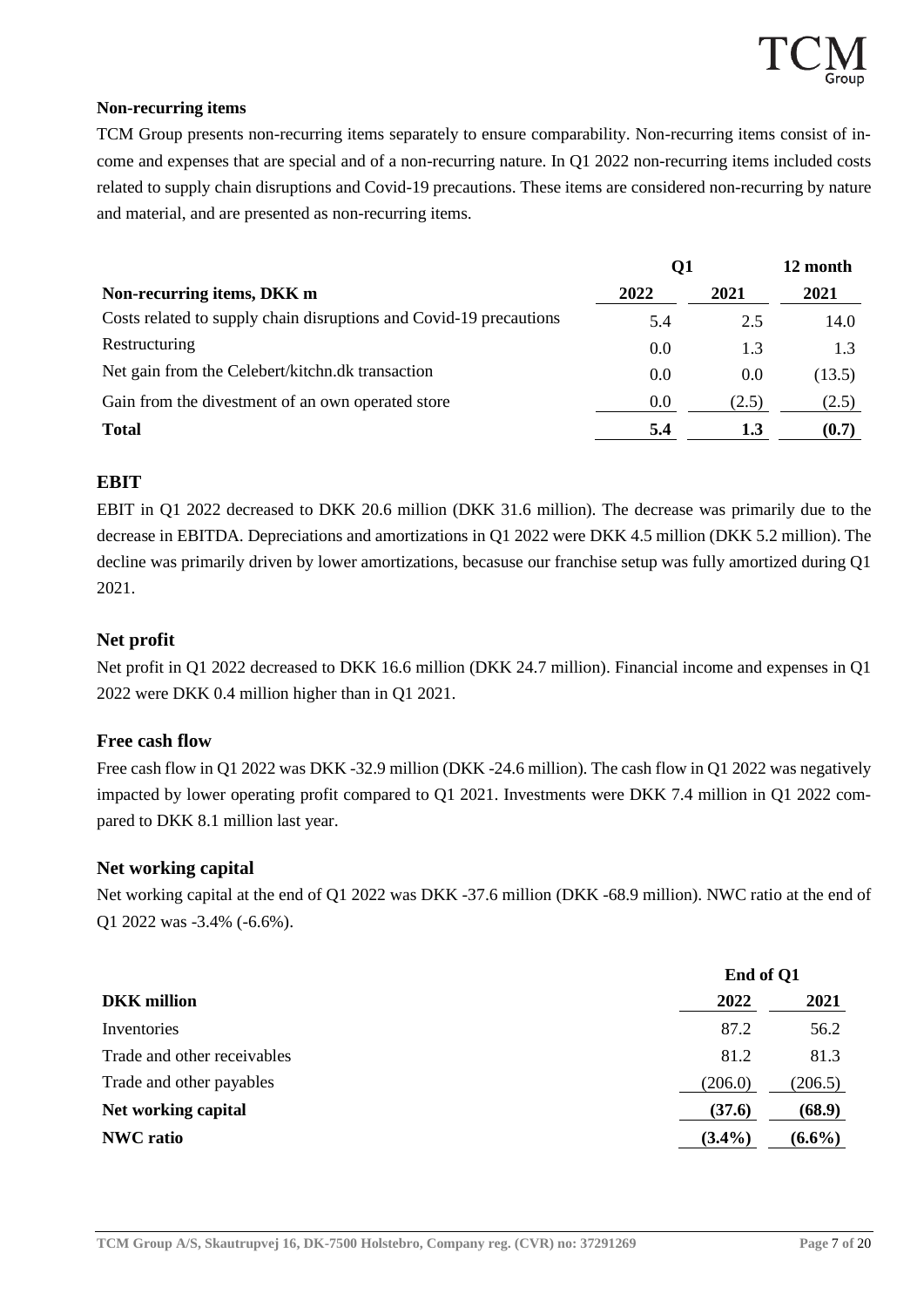The increase in inventory of DKK 31.0 million was due to impact from increased raw material prices, and a decision to increase the stock of parts and raw materials to ensure a high delivery assurance.

Trade receivables and other receivables decreased by DKK 0.1 million. Other receivables as of 31 March 2022 is excluding the value of DKK 7.6 million, which relates to subleases due to the implementation of IFRS 16. This is not included in the net working capital.

The operating liabilities decreased by DKK 0.4 million. The development in operating liabilities was a mix of higher trade payables and significantly lower other payables. Other payables as of 31 March 2022 was compared to last year affected by the transfer of the holiday allowance to the government fund during Q3 2021, which had a negative impact when comparing to 31 March 2021 of DKK 19 million. Furthermore, the extended credit for VAT and payroll taxes provided in the goverment's stimulus package impacted the operating liabilities last year positively by c. DKK 5 million as of 31 March.

#### **Net interest-bearing debt**

Net interest-bearing debt amounted to DKK 277.8 million at the end of Q1 2022 (DKK -14.1 million). Net interestbearing debt increased by DKK 78.4 million in Q1 2022. As of 1 January 2022 the expected useful life of IFRS 16 contracts were reassessed, which increased net interest-bearing debt by DKK 22.5 million. Leverage ratio, measured as net interest bearing debt excluding tax liabilities divided by adjusted EBITDA LTM, end of Q1 2022 was 1.89 (-0.09).

#### **Equity**

Equity at the end of Q1 2022 amounted to DKK 423.0 million (DKK 597.8 million). The equity increased by DKK 3.3 million in Q1 2022 due to net profit for the period off-set by the implementation of a share buy back program, of which DKK 14.4 million has been carried out during Q1 2022. As of 31 March 2021, the total share buy back program of DKK 150 million has been carried out.

The solvency ratio was 43.5% at the end of Q1 2022 (63.3%).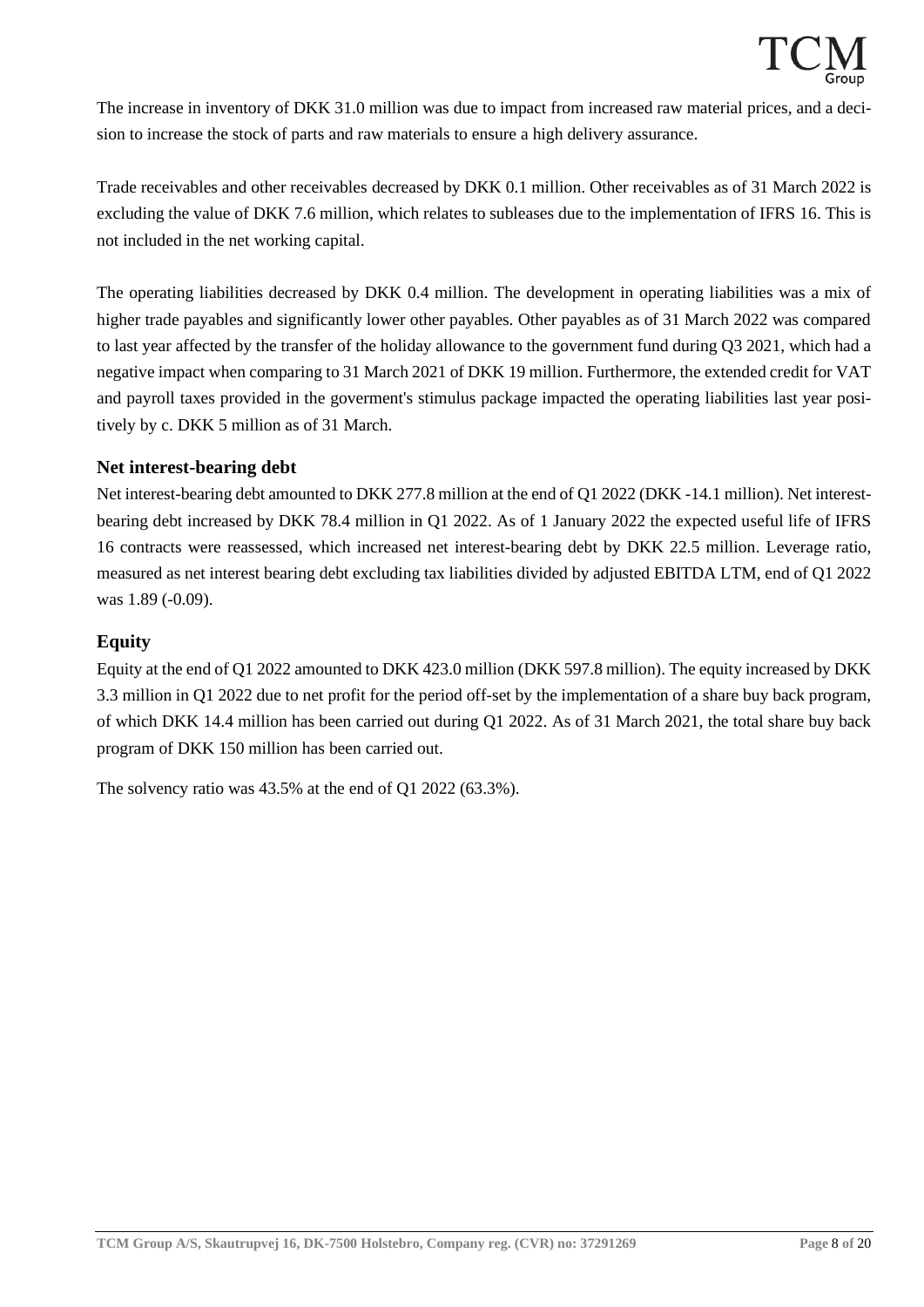# **Additional information**

### **Financial calendar**

The financial year covers the period 1 January – 31 December, and the following dates have been fixed for releases etc. in the financial year 2022:

| 19 August 2022   | Interim report Q2 2022                        |
|------------------|-----------------------------------------------|
| 15 November 2022 | Interim report Q3 2022                        |
| 24 February 2023 | Interim report Q4 2022 and Annual report 2022 |
| 13 April 2023    | <b>Annual General Meeting</b>                 |

### **Presentation**

The interim report will be presented on Wednesday 18 May at 9:30 CEST in a teleconference that can be followed on TCM Groups website or on https://edge.media-server.com/mmc/p/486yjh4n.

To participate in the teleconference, and thus have the possibility to ask questions, call one of the following numbers:

Confirmation Code: **8496279** Standard International .... **+44 (0) 2071 928338** Denmark, Copenhagen ... **+45 32 72 04 17** United Kingdom............. **+44 (0) 8444819752** Sweden, Stockholm........ **+46 (0) 0856618467**

# **About TCM Group A/S**

TCM Group is Scandinavia's third largest kitchen manufacturer, with the major part of its business concentrated in Denmark. The product offering includes cabinets, table tops and storage.

Manufacturing is generally carried out in-house and more than 90% is manufactures to a specific customer order. Production sites are located in Denmark, with three factories in Tvis and Aulum (in the western part of Denmark).

The Group pursues a multi-brand strategy, under which the main brand is Svane Køkkenet and the secondary brands are Tvis Køkken, Nettoline and private label. Combined, the brands cater for the entire price range. Products are mainly marketed through a network of franchise stores and independent kitchen retailers. Furthermore, TCM Group is supplier to the 45% owned e-commerce kitchen business Celebert, which operates under the brands kitchn.dk, billigskabe.dk, Celebert and Just Wood.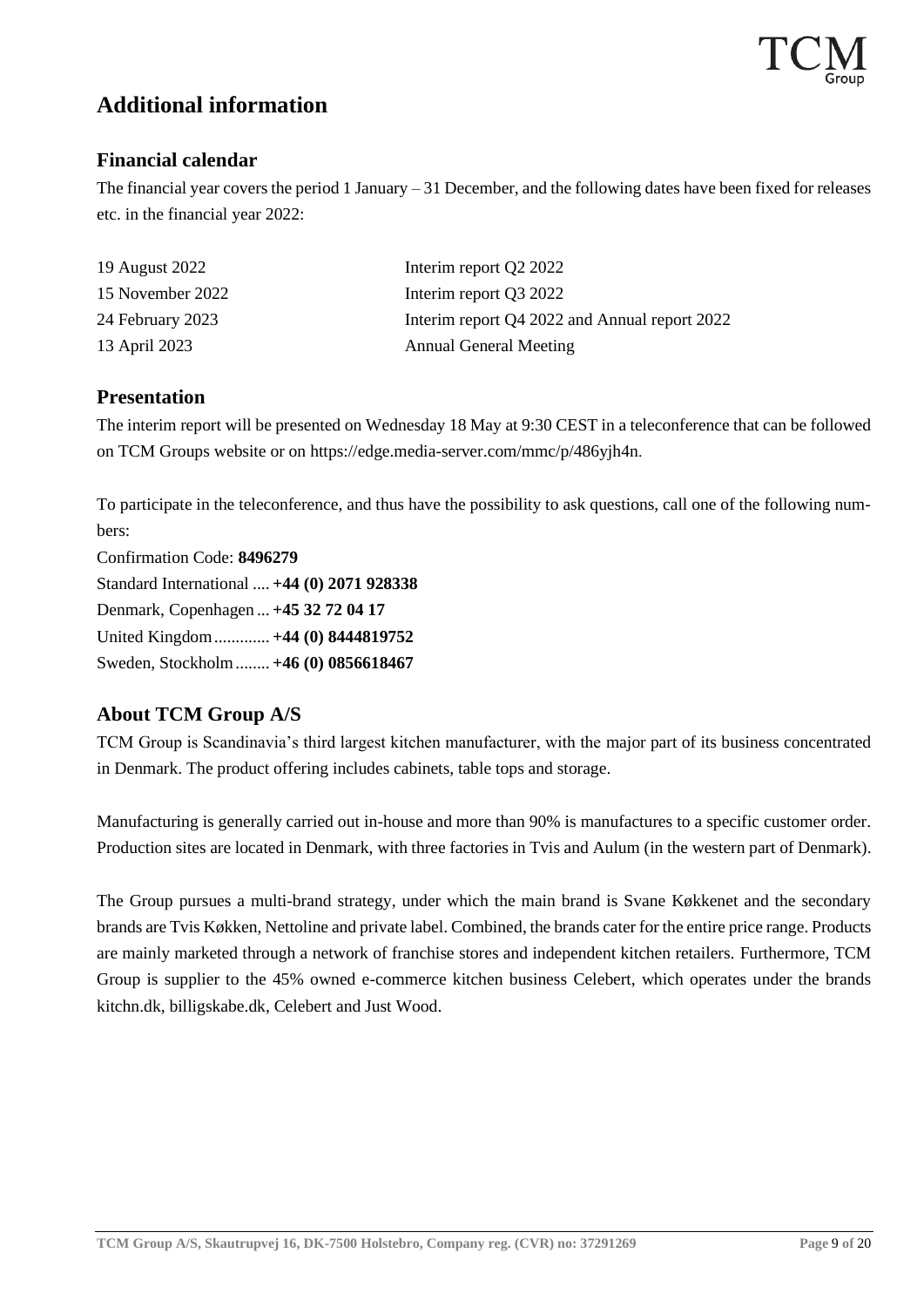

# **Company information**

TCM Group A/S Skautrupvej 16 DK-7500 Holstebro, Denmark Business Registration No: 37 29 12 69

Phone: +45 97435200 Internet: investor-en.tcmgroup.dk E-mail: ir@tcmgroup.dk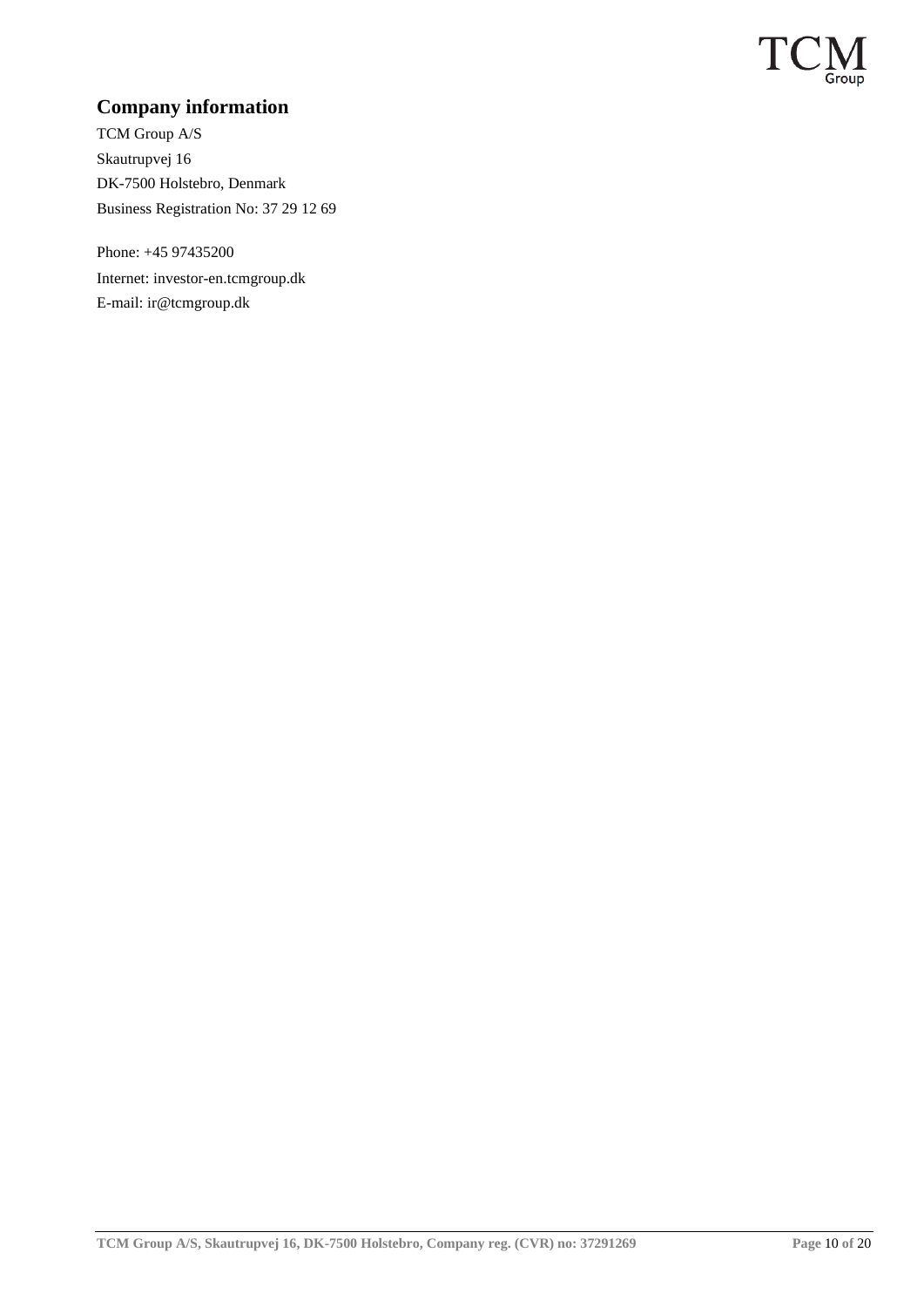

# **Consolidated interim financial statements**

# **Consolidated income statement**

|                                              |                | Q1      |         | 12 month |
|----------------------------------------------|----------------|---------|---------|----------|
| DKK <sub>m</sub>                             | <b>Note</b>    | 2022    | 2021    | 2021     |
| Revenue                                      | $\overline{2}$ | 281.4   | 281.1   | 1,108.3  |
| Cost of goods sold                           |                | (221.5) | (215.1) | (853.7)  |
| <b>Gross profit</b>                          |                | 60.0    | 66.0    | 254.6    |
| Selling expenses                             |                | (21.3)  | (19.5)  | (70.1)   |
| Administrative expenses                      |                | (12.6)  | (13.6)  | (46.7)   |
| Other operating income                       |                | 0.0     | 0.0     | (0.0)    |
| Operating profit before non-recurring items  |                | 26.0    | 33.0    | 137.8    |
| Non-recurring items                          | 3              | (5.4)   | (1.3)   | 0.7      |
| <b>Operating profit</b>                      |                | 20.6    | 31.6    | 138.4    |
| Share of profit/loss in associated companies |                | 1.0     | 0.0     | 0.6      |
| Financial income                             |                | 0.4     | 0.1     | 0.3      |
| Financial expenses                           |                | (1.1)   | (0.4)   | (3.6)    |
| Profit before tax                            |                | 20.9    | 31.4    | 135.7    |
| Tax for the period                           |                | (4.3)   | (6.7)   | (25.0)   |
| Net profit for the period                    |                | 16.6    | 24.7    | 110.7    |
| Earnings per share before dilution, DKK      |                | 1.83    | 2.47    | 11.55    |
|                                              |                | 1.83    | 2.47    | 11.54    |
| Earnings per share after dilution, DKK       |                |         |         |          |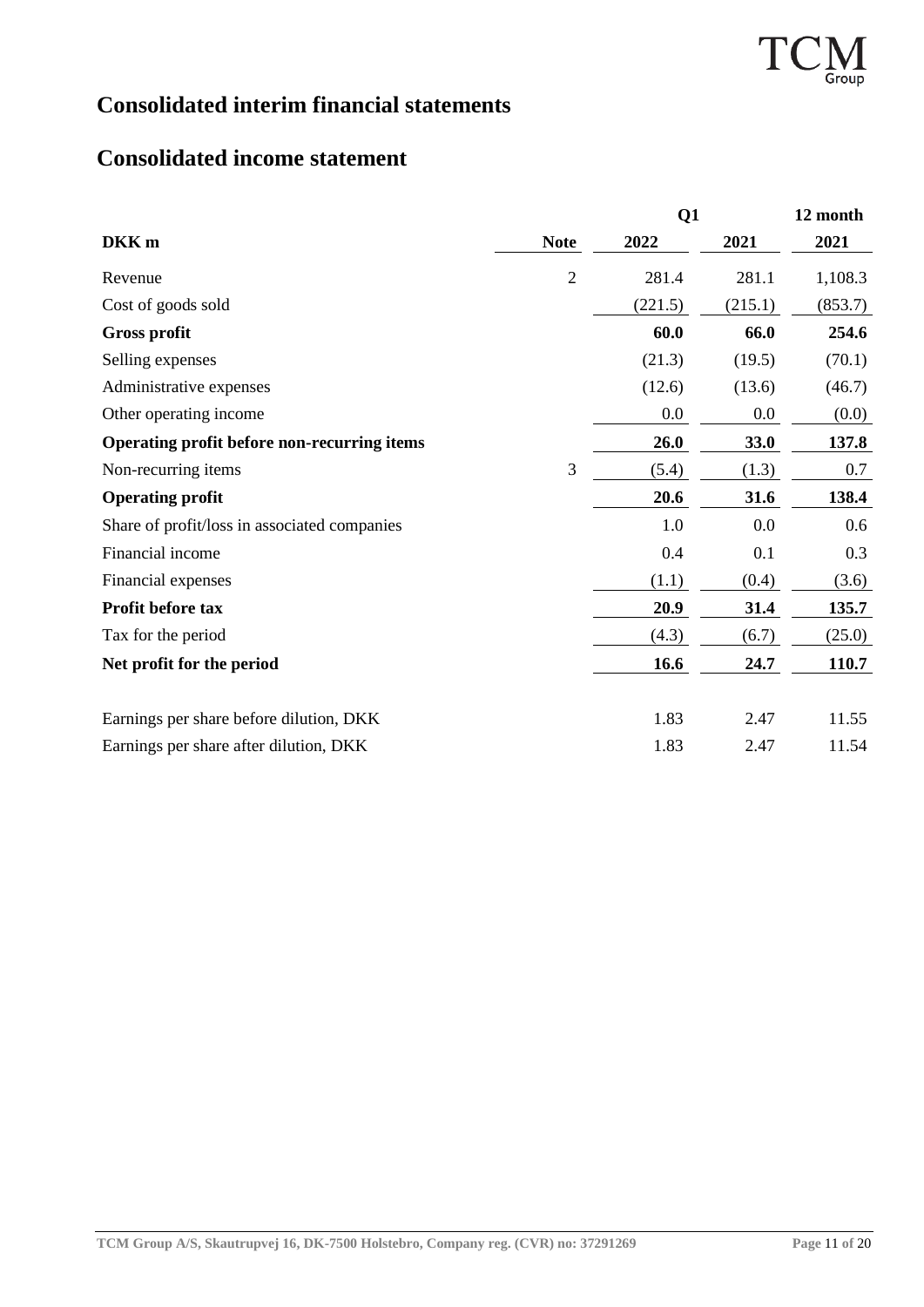.<br>roup

# **Consolidated statement of comprehensive income**

|                                                                         | $\mathbf{Q}$ |       | 12 month |
|-------------------------------------------------------------------------|--------------|-------|----------|
| DKK <sub>m</sub>                                                        | 2022         | 2021  | 2021     |
| Net profit for the period                                               | 16.6         | 24.7  | 110.7    |
| Other comprehensive income                                              |              |       |          |
| Items that are or may be reclassified subse-<br>quent to profit or loss |              |       |          |
| Value adjustments of currency hedges before tax                         | 1.4          | (1.7) | 0.8      |
| Tax on value adjustments of currency hedges                             | (0.3)        | 0.4   | (0.2)    |
| Other comprehensive income for the period                               | 1.1          | (1.3) | 0.6      |
| Total comprehensive income for the period                               | 17.7         | 23.4  | 111.3    |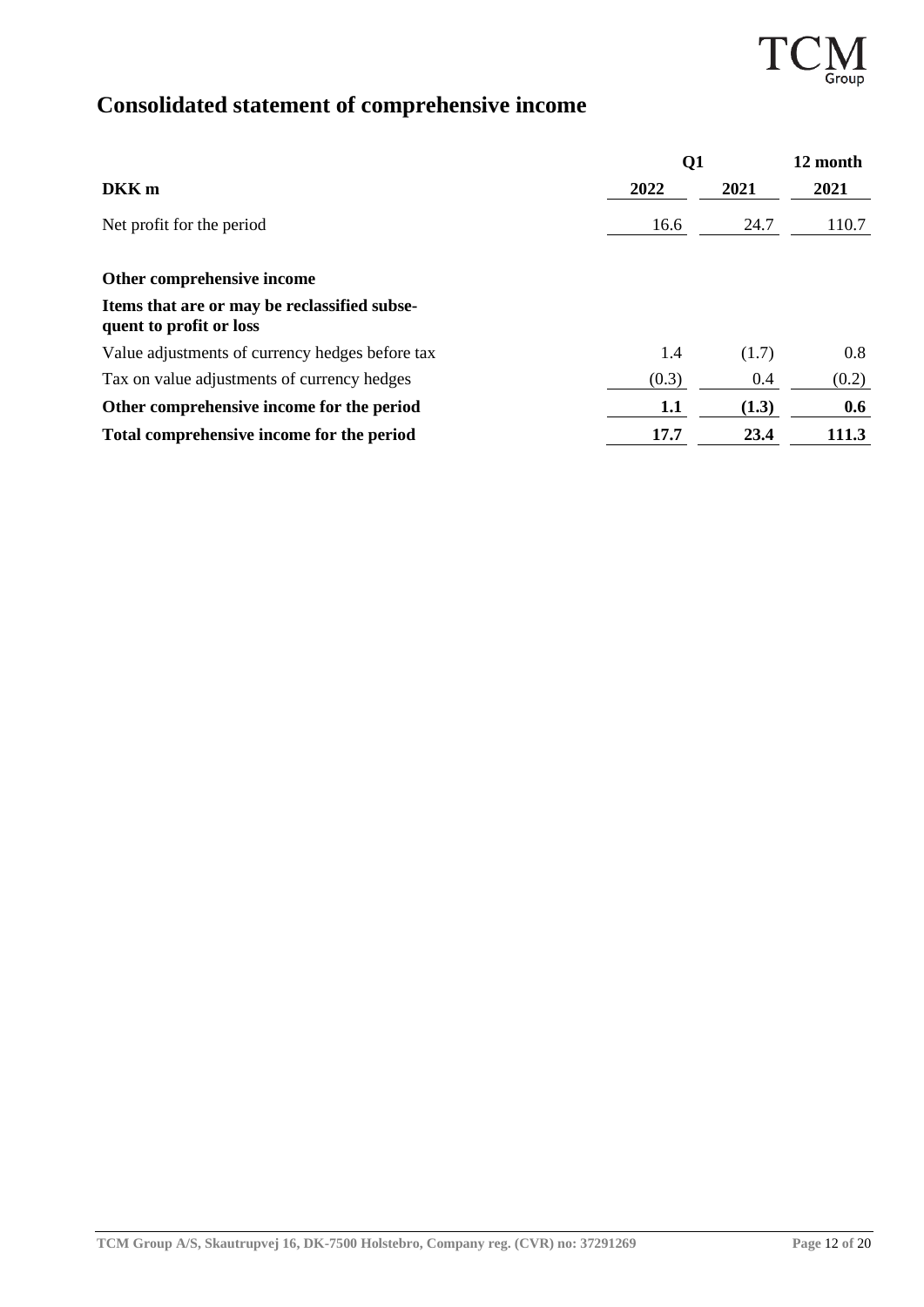# **Consolidated balance sheet**

|                                                    |             | End of Q1 |       | End of |  |
|----------------------------------------------------|-------------|-----------|-------|--------|--|
| DKK <sub>m</sub>                                   | <b>Note</b> | 2022      | 2021  | 2021   |  |
| <b>ASSETS</b>                                      |             |           |       |        |  |
| <b>Intangible assets</b>                           |             |           |       |        |  |
| Goodwill                                           |             | 369.8     | 369.8 | 369.8  |  |
| <b>Brand</b>                                       |             | 172.0     | 172.0 | 172.0  |  |
| Other intangible assets                            |             | 6.3       | 0.4   | 4.6    |  |
|                                                    |             | 548.1     | 542.2 | 546.3  |  |
| <b>Tangible assets</b>                             |             |           |       |        |  |
| Land and buildings                                 |             | 93.6      | 83.7  | 85.1   |  |
| Tangible assets under contructions and prepayments |             | 0.0       | 10.6  | 11.8   |  |
| Machinery and other technical equipment            |             | 47.5      | 33.5  | 42.5   |  |
| Equipment, tools, fixtures and fittings            |             | 6.1       | 7.2   | 6.6    |  |
|                                                    |             | 147.2     | 135.0 | 146.0  |  |
| Investments in associated companies                |             | 47.4      | 0.0   | 47.4   |  |
| Financial assets                                   |             | 33.2      | 15.0  | 8.5    |  |
| <b>Total non-curent assets</b>                     |             | 775.9     | 692.2 | 748.3  |  |
| <b>Inventories</b>                                 |             | 87.2      | 56.2  | 77.8   |  |
| <b>Current receivables</b>                         |             |           |       |        |  |
| Trade receivables                                  |             | 73.3      | 74.6  | 28.2   |  |
| Current tax receivables                            |             | 9.9       | 6.5   | 6.4    |  |
| Other receivables                                  |             | 15.5      | 14.3  | 31.5   |  |
| Prepaid expenses and accrued income                |             | $0.0\,$   | 0.0   | 3.2    |  |
|                                                    |             | 98.7      | 95.4  | 69.4   |  |
| Cash and cash equivalents                          |             | 9.6       | 100.9 | 11.9   |  |
| <b>Total current assets</b>                        |             | 195.6     | 252.5 | 159.0  |  |
| <b>Total assets</b>                                |             | 971.5     | 944.6 | 907.3  |  |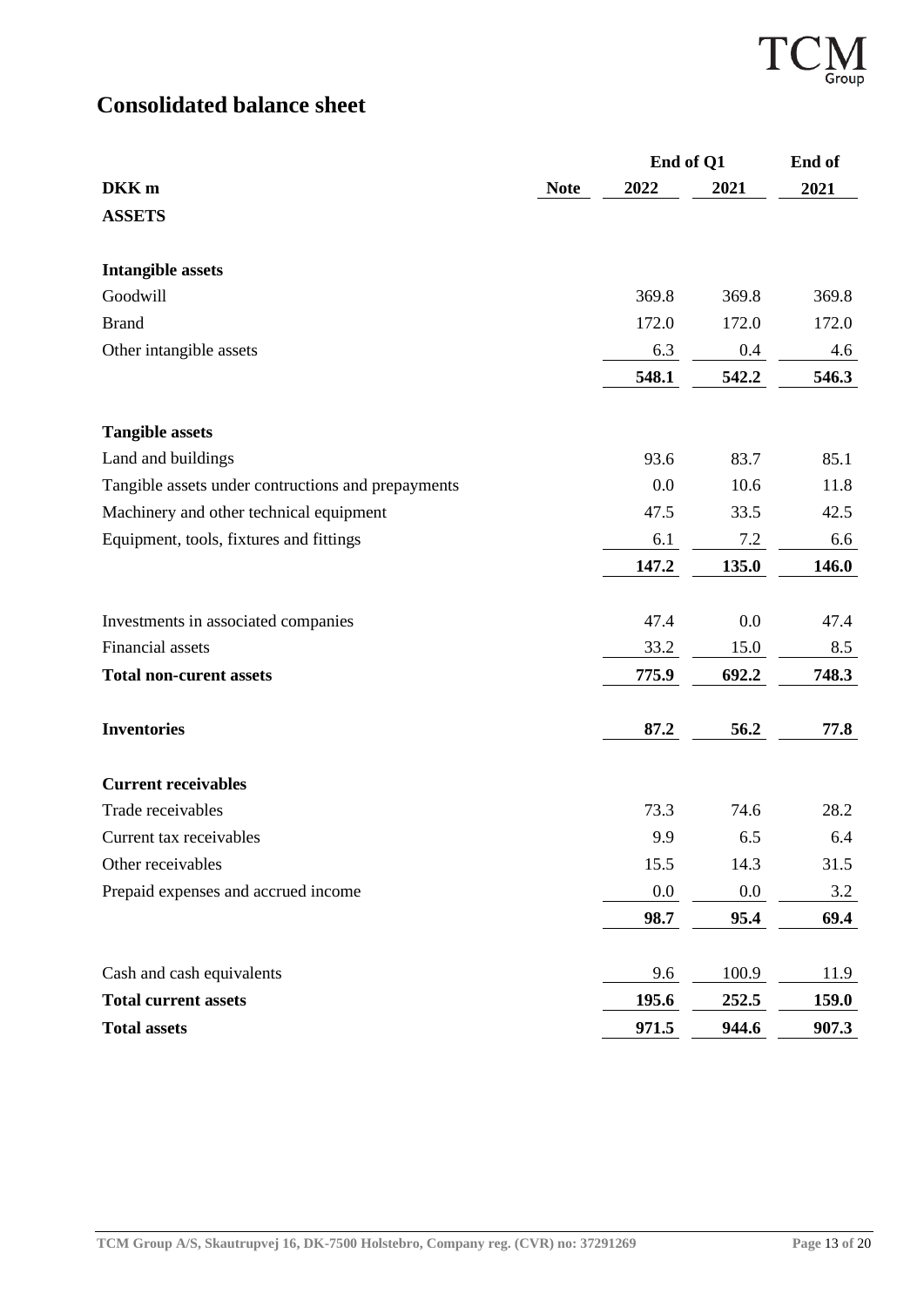

# **Consolidated balance sheet**

|                                             |             | End of Q1 |       | End of  |  |
|---------------------------------------------|-------------|-----------|-------|---------|--|
| DKK <sub>m</sub>                            | <b>Note</b> | 2022      | 2021  | 2021    |  |
| <b>SHAREHOLDERS' EQUITY AND LIABILITIES</b> |             |           |       |         |  |
| Share capital                               |             | 1.0       | 1.0   | 1.0     |  |
| Treasury shares                             |             | (150.4)   | 0.0   | (136.0) |  |
| Value adjustments of currency hedging       |             | 1.1       | (1.9) | 0.0     |  |
| Retained earnings                           |             | 516.9     | 468.7 | 500.3   |  |
| Proposed dividend for the financial year    |             | 54.4      | 130.0 | 54.4    |  |
| <b>Total shareholders' equity</b>           |             | 423.0     | 597.8 | 419.7   |  |
|                                             |             |           |       |         |  |
| Deferred tax                                |             | 54.1      | 53.6  | 53.7    |  |
| Mortgage loans                              |             | 27.2      | 30.8  | 27.8    |  |
| <b>Bank</b> loans                           |             | 0.0       | 0.0   | 0.0     |  |
| Lease liabilities                           |             | 38.0      | 22.7  | 15.2    |  |
| Other liabilities                           |             | 1.3       | 0.0   | 1.1     |  |
| <b>Total long-term liabilities</b>          |             | 120.6     | 107.1 | 97.8    |  |
| Mortgage loans                              |             | 2.8       | 1.9   | 2.8     |  |
| <b>Bank loans</b>                           |             | 208.2     | 19.7  | 160.7   |  |
| Lease liabilities                           |             | 11.4      | 11.7  | 11.2    |  |
| Prepayments from customers                  |             | 0.0       | 0.0   | 3.0     |  |
| Trade payables                              |             | 168.6     | 134.9 | 158.9   |  |
| Liabilities to associated companies         |             | 0.9       | 0.0   | 0.9     |  |
| Other liabilities                           |             | 36.1      | 71.6  | 52.2    |  |
| <b>Total short-term liabilities</b>         |             | 427.8     | 239.8 | 389.8   |  |
| Total shareholders' equity and liabilities  |             | 971.5     | 944.6 | 907.3   |  |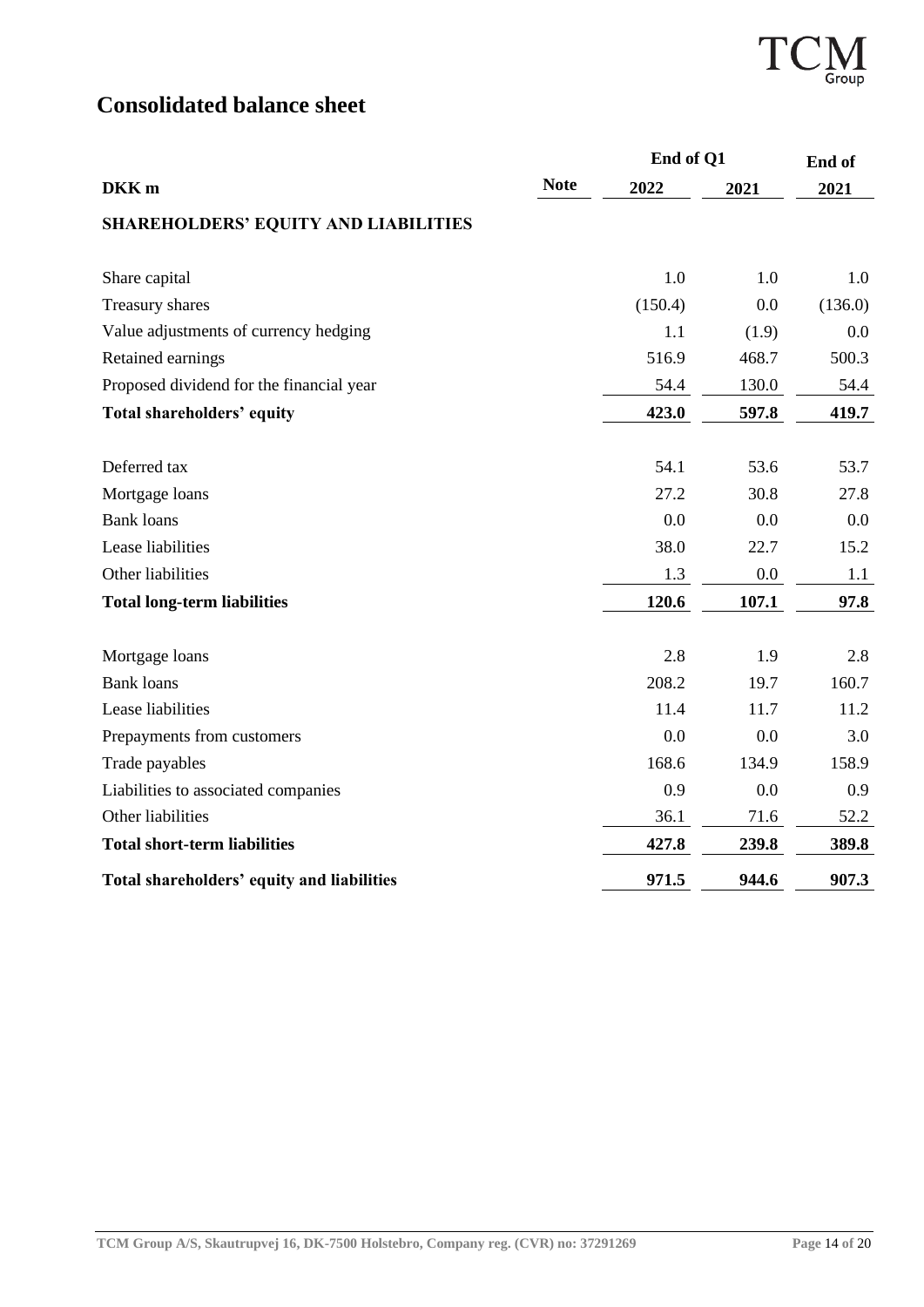# **Change in consolidated shareholders' equity**

|                                                     | <b>Share</b><br>capital<br>DKK <sub>m</sub> | Trea-<br>sury<br>shares<br>DKK <sub>m</sub> | <b>Value</b><br>adjust-<br>ments of<br>currency<br>hedges<br>after tax<br>DKK <sub>m</sub> | <b>Retained</b><br>earnings<br>DKK <sub>m</sub> | Propo-<br>sed divi-<br>dend<br>DKK <sub>m</sub> | <b>Total</b><br>DKK <sub>m</sub> |
|-----------------------------------------------------|---------------------------------------------|---------------------------------------------|--------------------------------------------------------------------------------------------|-------------------------------------------------|-------------------------------------------------|----------------------------------|
| Opening balance 01.01.2021                          | 1.0                                         | 0.0                                         | (0.6)                                                                                      | 444.0                                           | 130.0                                           | 574.4                            |
| Net profit for the period                           | 0.0                                         | 0.0                                         | 0.0                                                                                        | 24.7                                            | 0.0                                             | 24.7                             |
| Other comprehensive income for<br>the period        | 0.0                                         | 0.0                                         | (1.3)                                                                                      | 0.0                                             | $0.0\,$                                         | (1.3)                            |
| <b>Total comprehensive income for</b><br>the period | 0.0                                         | 0.0                                         | (1.3)                                                                                      | 24.7                                            | 0.0                                             | 23.4                             |
| Closing balance 31.03.2021                          | 1.0                                         | 0.0                                         | (1.9)                                                                                      | 468.7                                           | 130.0                                           | 597.8                            |
| Opening balance 01.01.2022                          | 1.0                                         | (136.0)                                     | 0.0                                                                                        | 500.3                                           | 54.4                                            | 419.7                            |
| Net profit for the period                           | 0.0                                         | 0.0                                         | 0.0                                                                                        | 16.6                                            | 0.0                                             | 16.6                             |
| Other comprehensive income for<br>the period        | 0.0                                         | 0.0                                         | 1.1                                                                                        | 0.0                                             | $0.0\,$                                         | 1.1                              |
| Total comprehensive income for<br>the period        | 0.0                                         | 0.0                                         | 1.1                                                                                        | 16.6                                            | 0.0                                             | 17.7                             |
| Purchase of treasury shares                         | 0.0                                         | (14.4)                                      | 0.0                                                                                        | 0.0                                             | $0.0\,$                                         | (14.4)                           |
| Closing balance 31.03.2022                          | 1.0                                         | (150.4)                                     | 1.1                                                                                        | 516.9                                           | 54.4                                            | 423.0                            |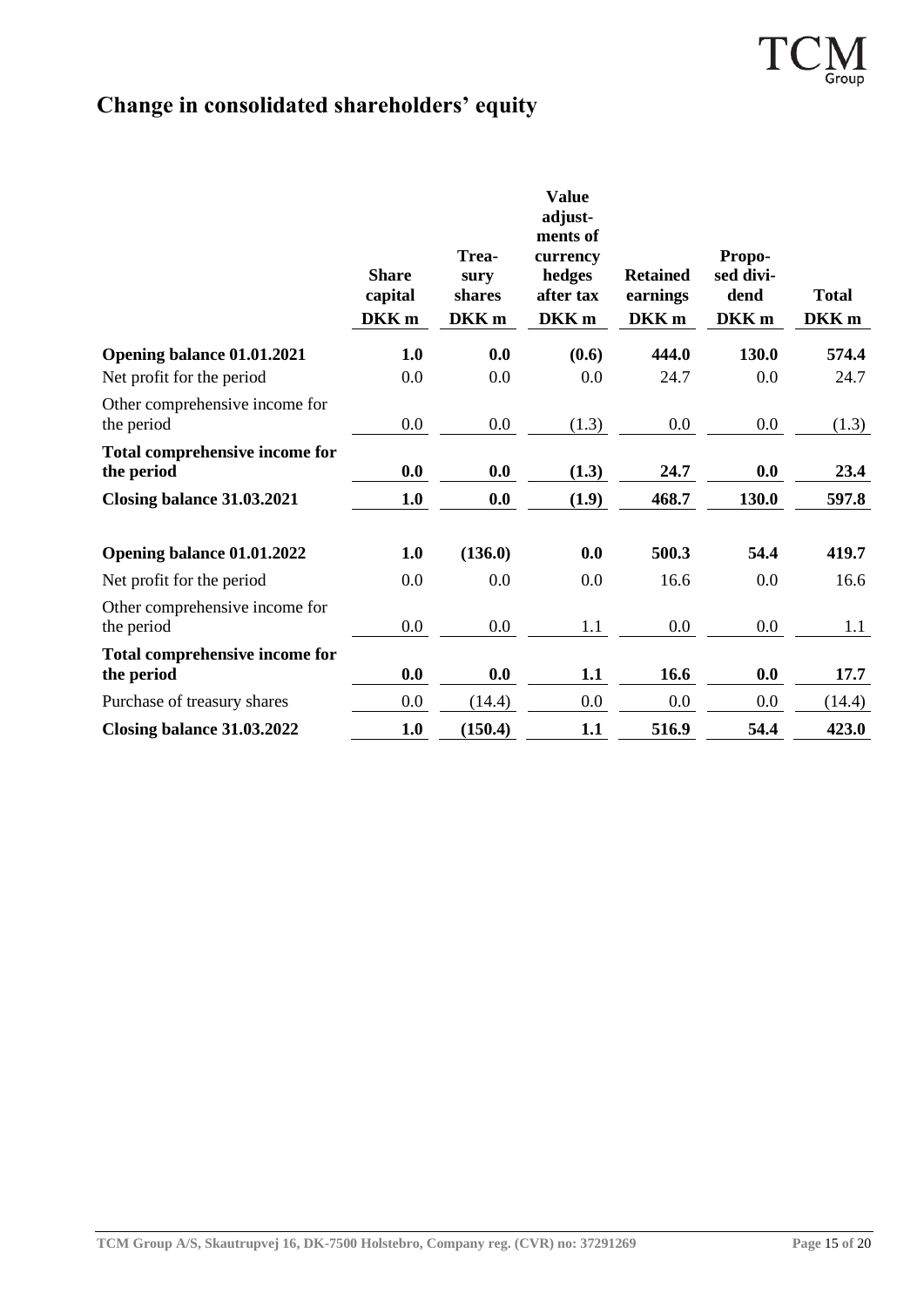T<sup>(</sup> — v<br>Group

# **Consolidated cash flow statement**

|                                                    |             | Q1      |        | 12 month |
|----------------------------------------------------|-------------|---------|--------|----------|
| DKK <sub>m</sub>                                   | <b>Note</b> | 2022    | 2021   | 2021     |
| <b>Operating activities</b>                        |             |         |        |          |
| Operating profit                                   |             | 20.6    | 31.6   | 138.4    |
| Depreciation and amortization                      |             | 4.2     | 4.7    | 16.9     |
| Other non-cash operating items                     |             | 0.0     | 0.0    | (17.3)   |
| Income tax paid                                    |             | (7.7)   | (7.2)  | (25.9)   |
| Change in net working capital                      |             | (42.7)  | (48.4) | (38.3)   |
| <b>Cash flow from operating activities</b>         |             | (25.5)  | (19.3) | 73.8     |
| <b>Investing activities</b>                        |             |         |        |          |
| Investments in fixed assets                        |             | (7.4)   | (8.1)  | (33.9)   |
| Acquisition of operations, net                     |             | 0.0     | 0.0    | (23.2)   |
| Divestments of operations                          |             | 0.0     | 2.8    | 4.6      |
| <b>Cash flow from investing activities</b>         |             | (7.4)   | (5.3)  | (52.5)   |
| <b>Financing activities</b>                        |             |         |        |          |
| Interest paid                                      |             | (0.7)   | (0.3)  | (2.9)    |
| Repayments of loans                                |             | (0.7)   | (0.6)  | (22.8)   |
| Repayments of lease liabilities                    |             | (1.0)   | 0.5    | (4.2)    |
| Purchase of treasury shares                        |             | (14.4)  | 0.0    | (136.0)  |
| Dividend paid                                      |             | 0.0     | 0.0    | (130.0)  |
| <b>Cash flow from financing activities</b>         |             | (16.8)  | (0.4)  | (295.9)  |
| Cash flow for the period                           |             | (49.7)  | (25.0) | (274.7)  |
| Cash and cash equivalents at the                   |             |         |        |          |
| beginning of the period                            |             | (148.8) | 125.9  | 125.9    |
| Cash flow for the period                           |             | (49.7)  | (25.0) | (274.7)  |
| Cash and cash equivalents at the end of the period |             | (198.6) | 100.9  | (148.8)  |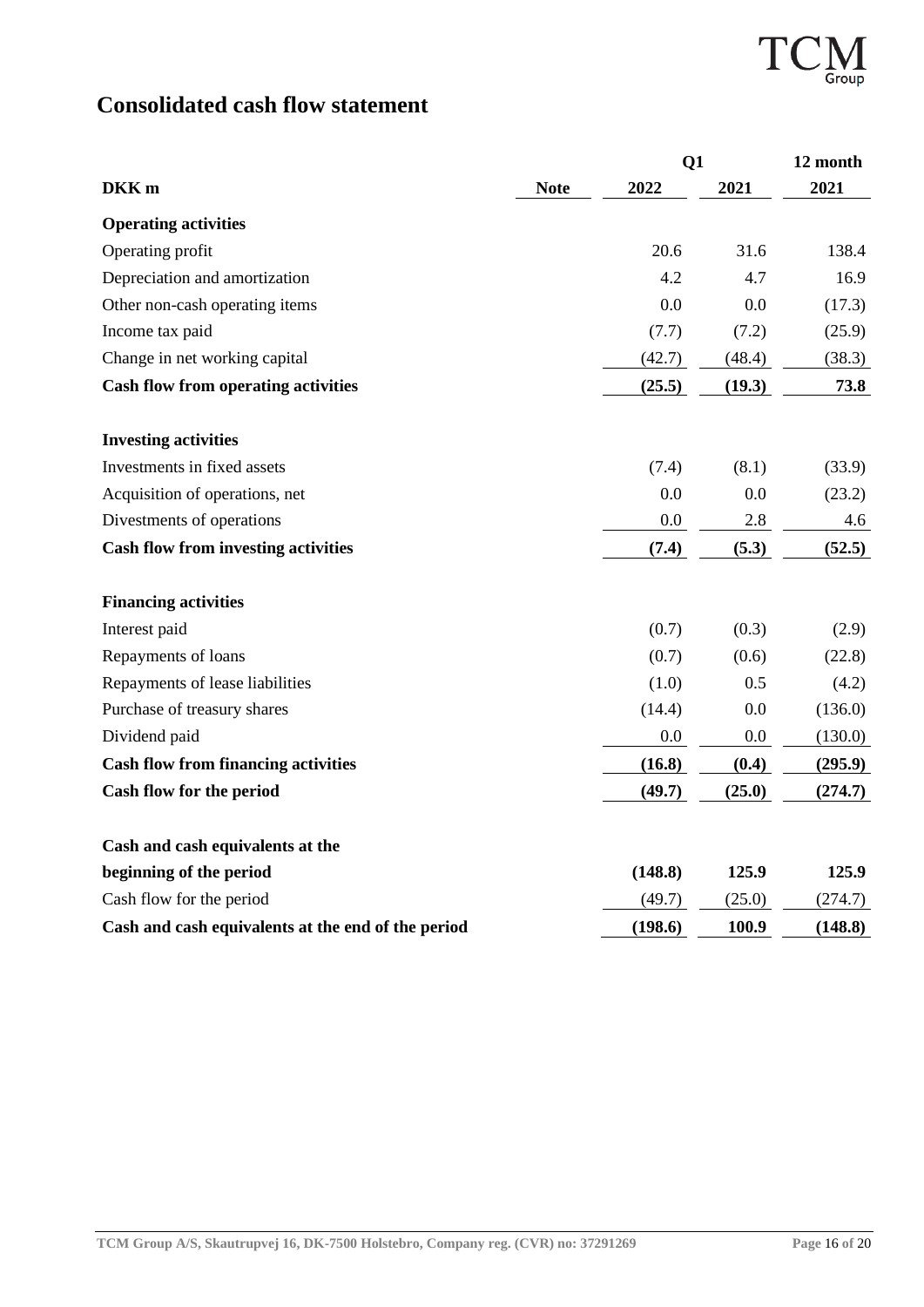

# **Notes to the consolidated interim financial statements**

### **1. Accounting policies**

This interim report has been prepared in accordance with IAS 34 "Interim Financial Reporting" as adopted by the EU and Danish disclosure requirements for listed companies. TCM Group has applied the same accounting policies in this interim report as were applied in the consolidated financial statements for 2021 prepared in accordance with IFRS, why reference is made to note 1 of these financial statements for accounting policies and for definitions of key figures and ratios on pages 45-49 and 64.

#### *Impact from new IFRS standards*

TCM Group A/S has implemented the latest International Financial Reporting Standards (IFRS) and amendments effective as of 1 January 2022 as adopted by the European Union.

Implementation of the standards and amendments have not had any material impact on the Group's Financial Statements and are likewise not expected to have any significant future impact.

#### **2. Revenue and segment information**

The Group's business activities are managed within a single operating segment that is producing and selling kitchens, bathrooms and storage. The result of the operating segment is monitored by the Group's management to evaluate it and to allocate resources.

| Revenue by region, DKK m |       | О1    |         |  |
|--------------------------|-------|-------|---------|--|
|                          | 2022  | 2021  | 2021    |  |
| Denmark                  | 252.4 | 255.3 | 1.011.4 |  |
| Other countries          | 29.0  | 25.8  | 96.9    |  |
|                          | 281.4 | 281.1 | 1,108.3 |  |

Revenue consists of sale of goods and services.

#### **3. Non-recurring items**

|                                                                    | Q1   |       | 12 month |  |
|--------------------------------------------------------------------|------|-------|----------|--|
| Non-recurring items, DKK m                                         | 2022 | 2021  | 2021     |  |
| Costs related to supply chain disruptions and Covid-19 precautions | 5.4  | 2.5   | 14.0     |  |
| Restructuring                                                      | 0.0  | 1.3   | 1.3      |  |
| Net gain from the Celebert/kitchn.dk transaction                   | 0.0  | 0.0   | (13.5)   |  |
| Gain from the divestment of an own operated store                  | 0.0  | (2.5) | (2.5)    |  |
| <b>Total</b>                                                       | 5.4  | 1.3   | (0.7)    |  |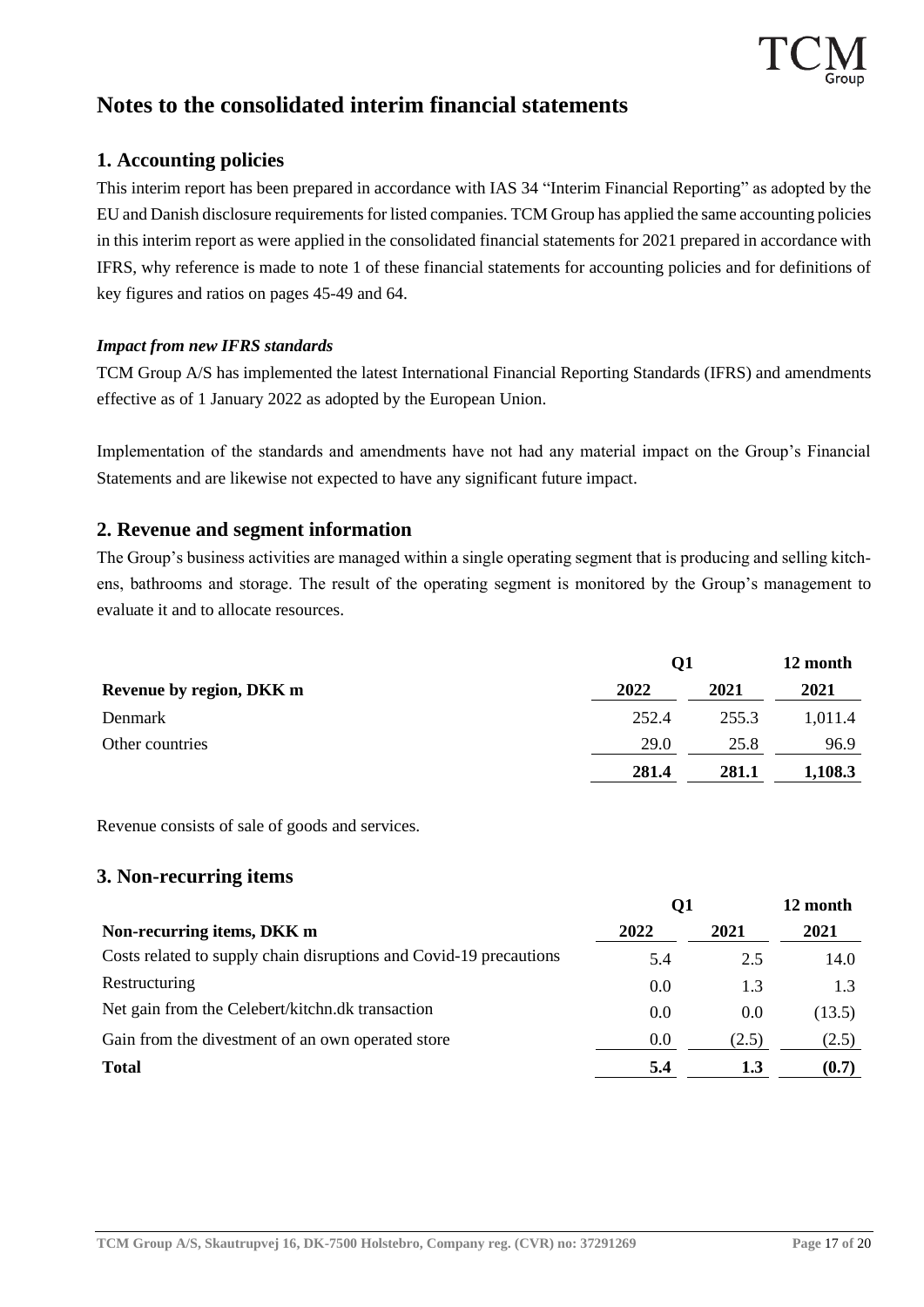#### **4. Acquisition of operations (business combinations)**

#### *2021: Acquisition 45% af Celebert ApS*

On 6 July 2021, TCM Group entered into a strategic partnership with, and acquired stake in the fast growing Danish e-commerce kitchn business Celebert. TCM Group merged its e-commerce activities in kitchn.dk with the activities of Celebert and has initially acquired a 45% stake in Celebert.

|                                           | DKK <sub>m</sub> |
|-------------------------------------------|------------------|
| Purchase price                            | 29.0             |
| Merged activities                         | 32.2             |
|                                           | 61.2             |
| Fair value of acquired net assets $-45\%$ | (15.5)           |
| <b>Goodwill before elimination</b>        | 45.7             |
| Elimination of internal profit            | (14.3)           |
| <b>Goodwill after elimination</b>         | 31.4             |

Goodwill is attributable to future expected growth potential and expected synergies with the merger of our ecommerce activities in kitchn.dk with Celebert ApS.

#### **5. Related party transactions**

Except for remuneration to senior executives and Board of Directors, there were no other transactions with related parties.

### **6. Events after the reporting period**

The annual general meeting was held on 5 April 2022. The annual general meeting approved the proposed dividend distribution of DKK 6 per share, in total DKK 54 million with no dividend distributed for TCM Group's treasury shares. Furthermore, it was approved to autorize the Board of Directors to distribute an extraordinary dividend up to a maximum of DKK 75,000,000 in total in the calendar year 2022.

Jan Amtoft was appointed as new board member at the annual general meeting. Jan Amtoft is CIO in Rockwool A/S. He brings to the Board of Directors experience within digitalisation and automation in production. The Board of Directiors herafter consists of six independent board members, all elected by the annual general meeting.

It was approved to reduce the share capital of TCM Group A/S by DKK 85,770.6 from DKK 1,000,000 to DKK 914,229.4 by allocation of a special reserve. The capital reduction was carried out through annulment of the company's holding of treasury shares. Following the capital reduction the company's holding of treasury shares totals DKK 7,500.

Besides from the above, no events of importance to the consolidated interim financial statements have occurred after the reporting period.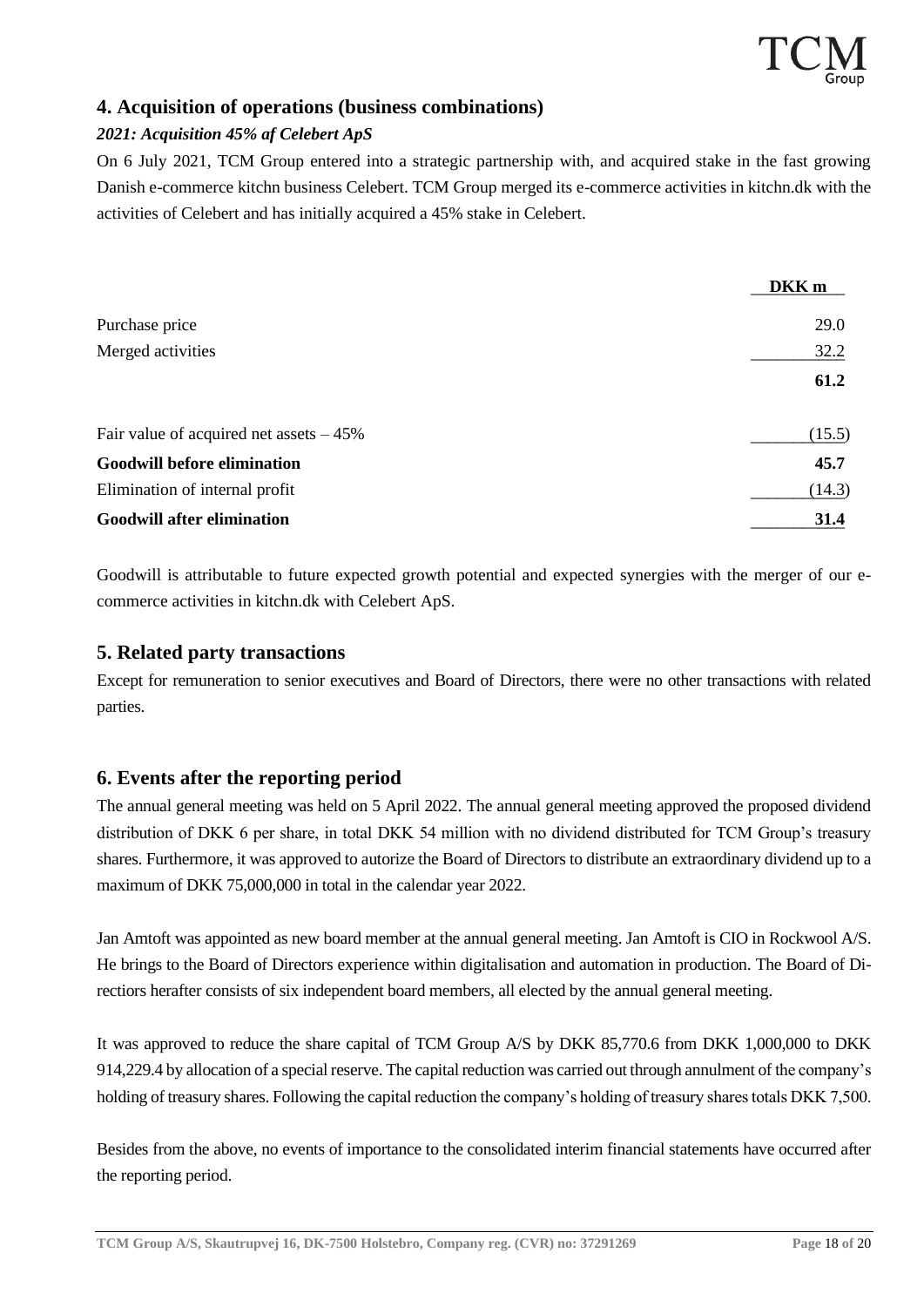

# **Statement by the Board of Directors and the Executive Management**

The Board of Directors and the Executive Management today considered and adopted the interim report of TCM Group A/S for the period 1 January 2022 – 31 March 2022.

The interim report, which has been neither audited nor reviewed by the company's auditors, was prepared in accordance with IAS 34 'Interim Financial Reporting' as adopted by the EU and Danish disclosure requirements for listed companies.

In our opinion, the interim report gives a true and fair view of the Group's assets and liabilities and financial position at 31 March 2022 and of the results of the Group's operations and cash flows for the period 1 January to 31 March 2022.

Furthermore, in our opinion, the management review includes a fair review of the development and performance of the business, the results for the period and of the Group's financial position in general and describes the principal risks and uncertainties that it faces.

Tvis, 18 May, 2022

#### **Executive Management**

Torben Paulin Mogens Elbrønd Pedersen<br>CEO CFO CEO CFO

### **Board of Directors**

Chairman Deputy Chairman

Sanna Mari Suvanto-Harsaae Anders Tormod Skole-Sørensen

Søren Mygind Eskildsen Carsten Bjerg

Danny Feltmann Espersen Jan Amtoft